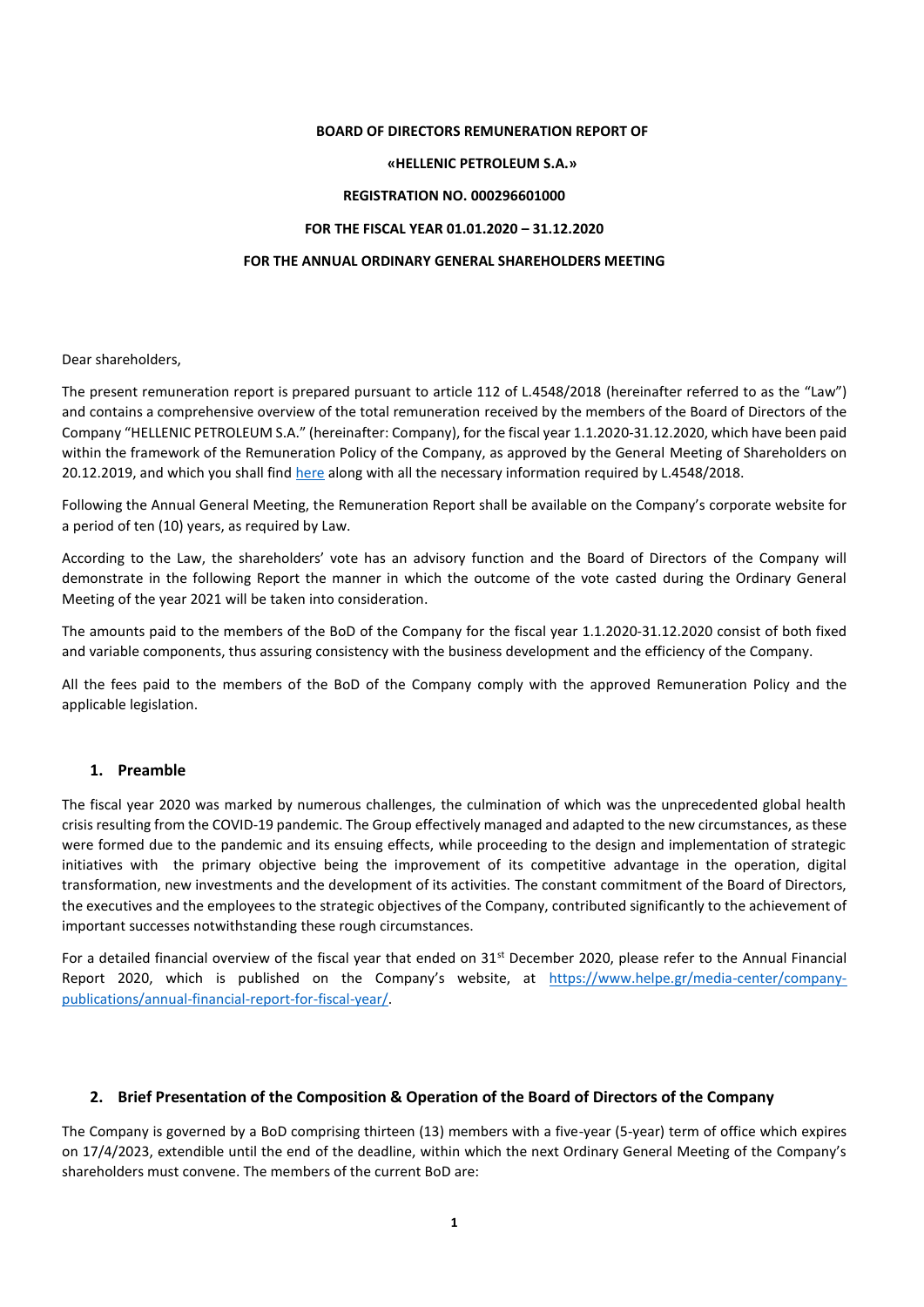- Ioannis Papathanasiou, Chairman, Non-Executive Director,
- Andreas Shiamishis, Chief Executive Officer, Executive Director,
- Georgios Alexopoulos, Executive Director,
- Theodoros Achilleas Vardas, Non-Executive Director,
- Michail Kefalogiannis, Non-Executive Director,
- Alexandros Metaxas, Non-Executive Director,
- Iordanis Aivazis, Non-Executive Director,
- Loukas Papazoglou, Non-Executive Director,
- Alkiviades Psarras, Non-Executive Director,
- Theodoros Pantalakis, Independent, Non-Executive Director,
- Spyridon Pantelias, Independent, Non-Executive Director,
- Konstantinos Papagiannopoulos, Non-Executive Director, Representative of Employees,
- Georgios Papakonstantinou, Non-Executive Director, Representative of Employees.

The BoD convened seventeen (17) times during the year 2020.

# **3. Brief Presentation of the Framework of the Remuneration Structure of the BoD members of the Company**

As far as the level and structure of remuneration are concerned, it is noted that the fees received by the Chairman of the Board, the Chief Executive Officer as well as the members of the BoD, executive or non-executive, for their participation in the meetings of the Board and the Committees thereof, are approved by the General Meeting of shareholders, further to a relevant recommendation by the Remuneration and Succession Planning Committee of the BoD, whose competences are described in the Company's Internal Operations Regulation .

More specifically, on 20.12.2019, upon recommendation of the Remuneration and Succession Planning Committee of the BoD, the Remuneration Policy of the BoD Members was approved by the Extraordinary General Meeting of the company's shareholders, in accordance with the provisions of article 110 of L.4548/2018, taking into consideration corporate governance best practices as well as the size and activities of the Company.

## *Brief Presentation of the Content of the Board of Directors' Remuneration Policy*

According to the Company's approved Remuneration Policy, the amount of compensation paid to the members of the BoD for their participation in it, as well as in its Committees, consists of a fixed annual fee paid on a monthly basis and a fee paid per meeting.

The remuneration received by the Chairman of the BoD in addition to the abovementioned compensation which all members of the BoD receive, is provided for by a contract which is concluded with the Company and approved by the G.M. in accordance with the provision of article 109 par.1 of the Law. The remuneration received by the executive members of the BoD who are associated with the Company through an employment relationship, with the exception of the fees they may receive as BoD and Committee members which are determined alike for the other members, is determined by virtue of their respective employment contracts that preceded their appointment as members of the BoD, as well as the wider remuneration policy that applies to the Company's executives; and their participation in it does not differentiate their salary or any additional benefits granted, nor does it alter their employment contracts in any way.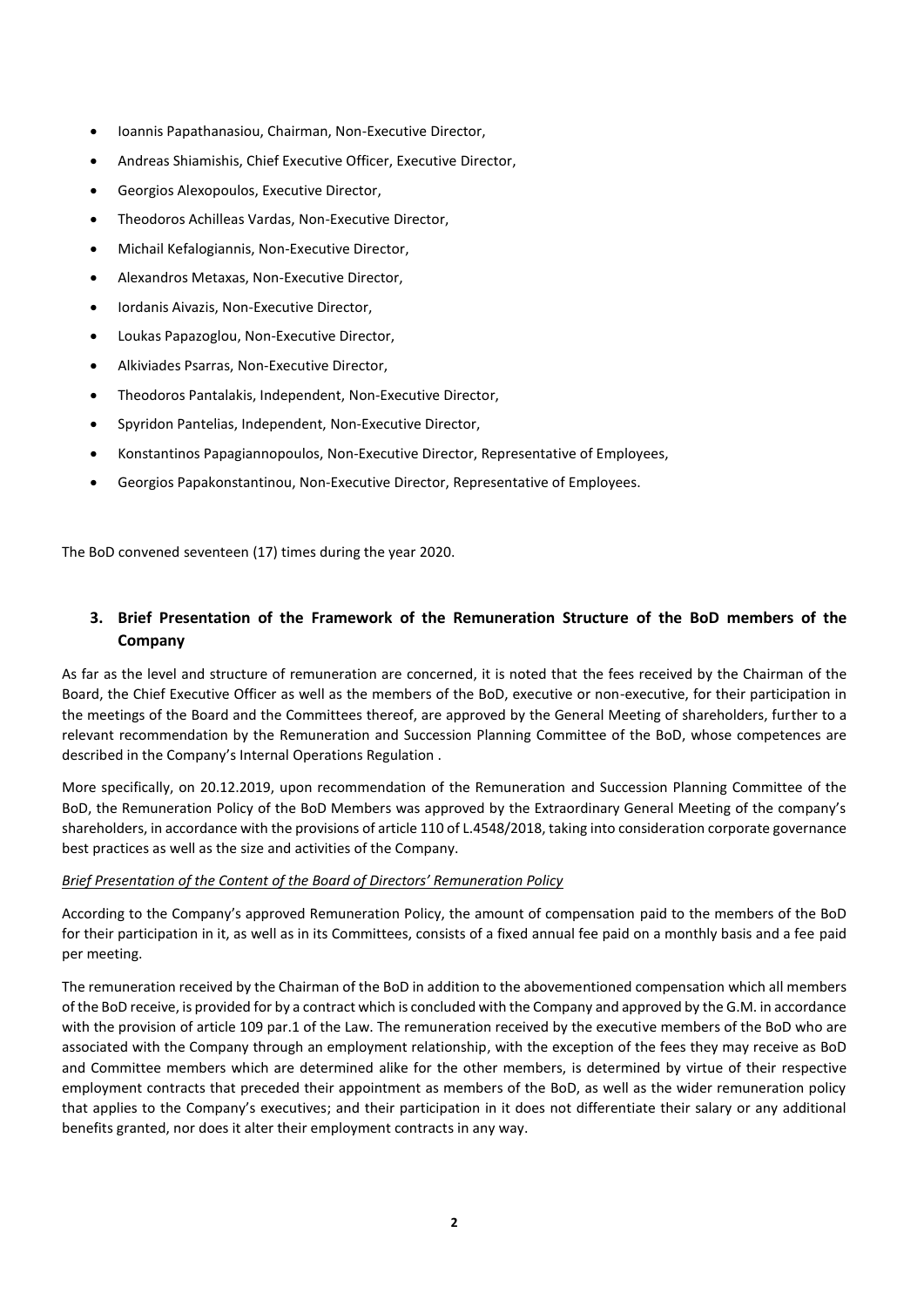The executive members of the BoD, depending on their level and position, participate in collective medical care programs and in pension saving plans, as all employees of the Company do, as well as in other corporate benefit schemes, such as the use of a company car, fuel card etc. as all Executive Level Officers do, in accordance with the Company's employee benefit policy, as in force.

Finally, the Company may establish and implement, as it has already done in the past, a program of medium-term and longterm objectives and of associated variable fees in order to align the long-term personal pursuits of the executives and therefore of the executive members of the Board of Directors, with the interests of the Company and its shareholders. Depending on their type, these programs will receive all the required approvals. As a result of the pandemic and its ensuing effects, such a program did not exist for 2020.

The Remuneration Policy has a four-year term, unless revised or amended by a new resolution of the General Assembly due to a substantial change in the terms based on which it was composed.

## **4. Total remuneration of the Members of the Board of Directors for fiscal year 1.1.2020-31.12.2020**

The remuneration paid to the members of the BoD of the Company for the fiscal year 1.1.2020-31.12.2020 consists of both fixed and variable components:

## *Fixed Remuneration & Additional Benefits*

The fixed annual remuneration of the Members of the BoD was paid on a regular monthly basis, i.e. regardless of performance criteria, and constitutes the fixed earnings received by the beneficiaries.

Remuneration for participation in BoD meetings and Committees are linked to both the engagement time and the increased diligence required of the members of the BoD in performance of their duties as members of the BoD and the Committees thereof.

As for the executive members of the BoD, associated with the Company and/or with other companies of the Group through an already existing employment contract, the amount of fixed fees (including the annual salary and optional additional benefits in cash or in kind) is determined in accordance with the Company's Payroll Policy for Executive Level Officers.

#### *Variable Remuneration*

Beneficiaries of variable remuneration are associated with the Company through an employment relationship, holding senior management positions in the hierarchical-administrative structure of the Company. Variable remuneration is aimed at linking the remuneration to the individual performance of the beneficiaries and their contribution to the achievement of the Group's objectives and is determined on the basis of pre-determined measurable quantitative and qualitative performance indicators, which are both short-term and long-term and are established by the Company's Payroll Policy for Executive Level Officers.

Therefore, the amount of these fees was set taking into consideration both the corporate and the individual objectives of each beneficiary, in accordance with the Company's Payroll Policy for Executive Level Officers (hence regardless of their potential capacity as BoD members). For the year 2020 (as was also the case in 2019) and in accordance with the approved remuneration policy for Executive Level Officers of the Company, the weight between the corporate and individual objectives for executives who are also BoD members, is distributed based on the following Table.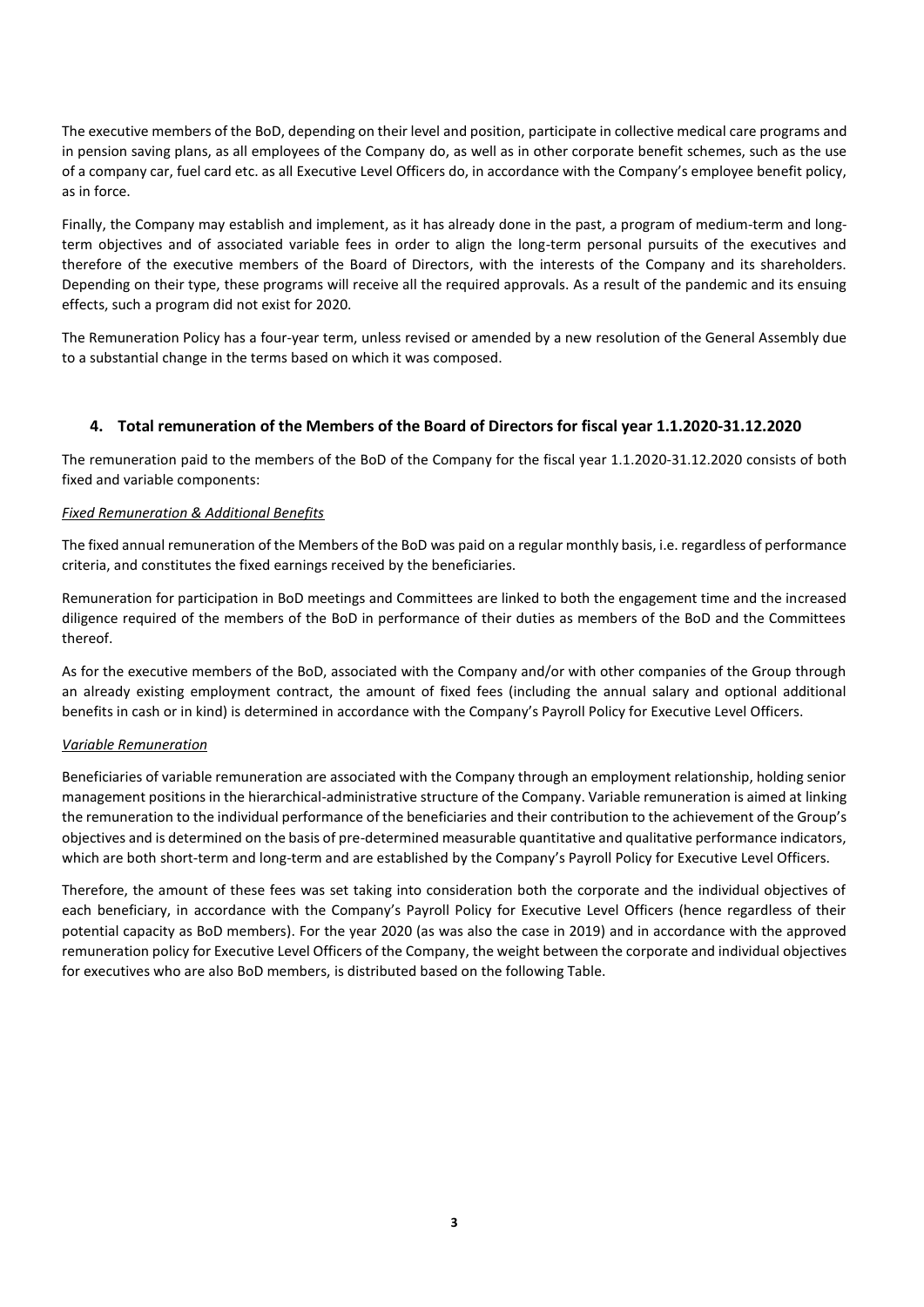### **Table 4.1: Weight of Corporate / Individual Objectives per Administrative Grade**

| <b>Administrative Grade</b>    | <b>Weight of</b><br>Corporate<br><b>Objectives</b> | <b>Weight of</b><br><b>Individual</b><br><b>Objectives</b> |  |  |
|--------------------------------|----------------------------------------------------|------------------------------------------------------------|--|--|
| <b>Chief Executive Officer</b> | 60%                                                | $40\%^{(1)}$                                               |  |  |
| <b>General Director</b>        | 50%                                                | 50%                                                        |  |  |

(1) The achievement of the individual objectives arises from the average of the achieved individual objectives of the General Directors of the Company.

In particular, the criteria based on which the amount of variable remuneration is calculated annually are at least the following: (i) Level of administrative grade of the executive, (ii) Financial statements of the Company and consolidated financial statements of the Group, (iii) Performance of the Company and of the Group in other areas such as safety or environment, (iv) the individual performance of each executive.

It should be noted that the Corporate Objectives set for 2020 based on the original plan, as well as the level of variable remuneration that shall be paid in 2021 (for the performance of 2020) have been adjusted to reflect in a more realistic basis the significant priorities and the impact of the economic situation in the financial results of the Group. This impact will be included in the BoD Remuneration Report of the year 2021.

As regards the variable remuneration, and for the purposes of preparing the present Remuneration Report, the Company presents in each fiscal year the amounts approved and paid during this fiscal year and for this reason, the variable remuneration relates to objectives of the previous fiscal year.

For convenience, Annex A is presented at the end of this report as an attachment which includes in detail the annual remuneration of any nature paid to the members of the BoD during the fiscal year 1.1.2020-31.12.2020. The classification of the individual remuneration data has been done in accordance with article 5 of the Remuneration Policy.

It is hereby clarified that the amounts of remuneration displayed in Annex A also include any remuneration received by the members of the BoD from their participation in the BoDs of subsidiary companies of the Group. To be also noted that the amounts of remuneration displayed in Annex A constitute gross earnings while net earnings are clearly the remaining amounts that are determined following the ex-lege deductions and contributions that burden each beneficiary, including payroll taxes and the social solidary contribution at percentages that can approximate a total of 55%.

## **5. Annual variation in the remuneration of the Members of the Board of Directors**

For comparative overview purposes, Tables 5.1 and 5.2 are presented below, showing the annual variation in the remuneration of the Board of Directors and the average of the annual gross fees of full-time employees with the exception of BoD members, as well as indicators and figures concerning the performance and financial position of the Company and the Group, for the fiscal years 2015, 2016, 2017, 2018, 2019 and 2020.

The financial data of the Company and the Group, which are included in the below Tables, are displayed based on the financial data of the published Annual Financial Statements of the fiscal years respectively mentioned above.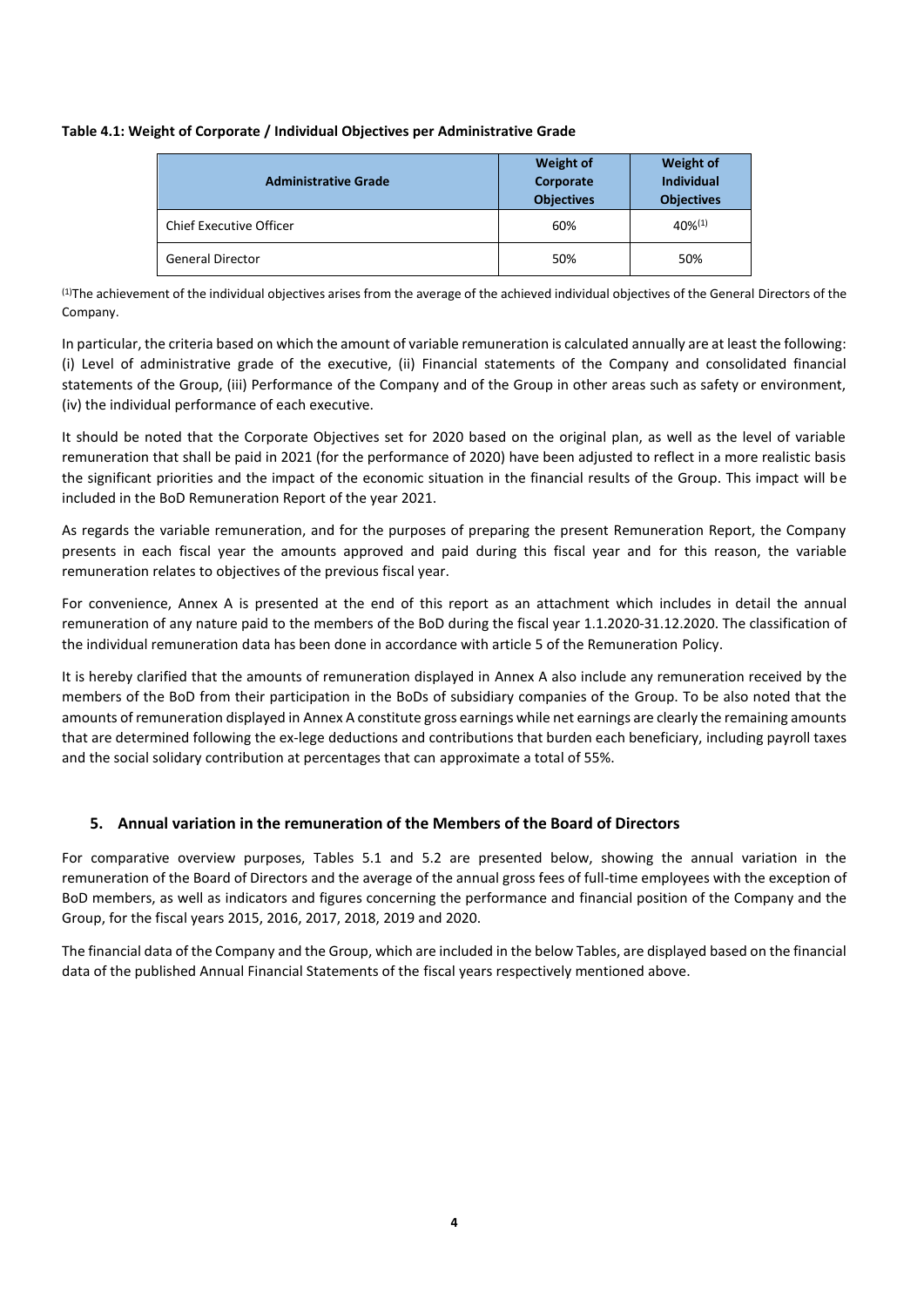**Table 5.1: Annual variations in the remuneration and data of the Company's staff (Amounts in EUR)** 

| <b>Description</b>                                  | 2015        | 2016        | $\Delta$ (%)<br>$2016 -$<br>2015 | 2017        | $\Delta$ (%)<br>$2017 -$<br>2016 | 2018        | $\Delta$ (%)<br>$2018 -$<br>2017 | 2019           | $\Delta$ (%)<br>$2019 -$<br>2018 | 2020              | $\Delta$ (%)<br>$2020 -$<br>2019 |
|-----------------------------------------------------|-------------|-------------|----------------------------------|-------------|----------------------------------|-------------|----------------------------------|----------------|----------------------------------|-------------------|----------------------------------|
| Gross Fees of BoD<br>Members <sup>(1)</sup>         | 3.024.383   | 1.645.909   | $-45,6%$                         | 2.033.110   | 23,5%                            | 3.461.096   | 70,2%                            | 2.591.879      | $-25,1%$                         | $2.184.714^{(6)}$ | $-15,7%$                         |
| Total BoD Members <sup>(4)</sup>                    | 22          | 15          | $-31,8%$                         | 14          | $-6,7%$                          | 16          | 14,3%                            | 19             | 18,8%                            | 13                | $-31,6%$                         |
| Annual Gross Fees of<br>Employees $(1)(2)$          | 114.990.431 | 118.938.758 | 3,4%                             | 129.236.752 | 8,7%                             | 136.495.423 | 5,6%                             | 158.368.814(5) | 16,0%                            | 151.718.520       | $-4,2%$                          |
| Number of Employees <sup>(3)</sup>                  | 1.890       | 1.944       | 2,9%                             | 2.064       | 6,2%                             | 2.060       | $-0,2%$                          | 2.151          | 4,4%                             | 2.166             | 0,7%                             |
| <b>Average Annual Gross</b><br><b>Employee Fees</b> | 60.841      | 61.182      | 0,6%                             | 62.615      | 2,3%                             | 66.260      | 5,8%                             | 73.626         | 11,1%                            | 70.045            | $-4,9%$                          |

#### *Notes*

(1) Fees include: a. annual gross remuneration, b. adjustment of annual leave balances, c. variable remuneration/bonus paid during the fiscal year, d. overtime work, e. severance and leave *indemnities and f. fees for participation in the Board of Directors (fixed, meetings, committees). The provision for workmen compensation reserve as well as the fees received from subsidiaries of the Group, additional benefits and any stock option rights exercised during the period 2015-2018, are not included.*

*(2) The total of employees of Indefinite Duration/term contracts, Definite Duration/term contracts and Attorneys paid in each year is included, excluding the BoD Members.*

*(3) The total number of employees includes the average number of manpower corresponding to each reference year, with the exception of the BoD members.*

*(4) The BoD of HELPE is composed of 13 members, but its composition may change within each reference year. Included in the Total BoD Members are the number of persons who served as members of the Board of Directors of HELPE at any point over each reference year.*

*(5) Compensation received by Executive Level Officers of the Company who left in implementation of the Restructuring / Voluntary Exit Scheme 2019, is also included.*

*(6) This amount includes variable remuneration received by Mr. E. Tsotsors (as Chairman and Chief Executive Officer of HELPE until 7.8.2019) in 2020 for fiscal year 2019 performance. Also included are the fees of Mr. P. Ofthalmidis (as member of the Labour Issues Committee in his capacity as Chairman of the representative Association) until 7.9.2020, while his fees from 8.9.2020 until 31.12.2020 are included in the "Average Annual Gross Employee Fees", since he ceased to be a member of the Labour Issues Committee. To be noted that Mr. P. Ofthalmidis served as member of the Labour Issues Committee in his capacity as Chairman of the representative Association for the year 2019. To be also noted that Messrs. E. Tsotsoros and P. Ofthalmidis do not add up to the "Total BoD Members" for the fiscal years 2019 and 2020.*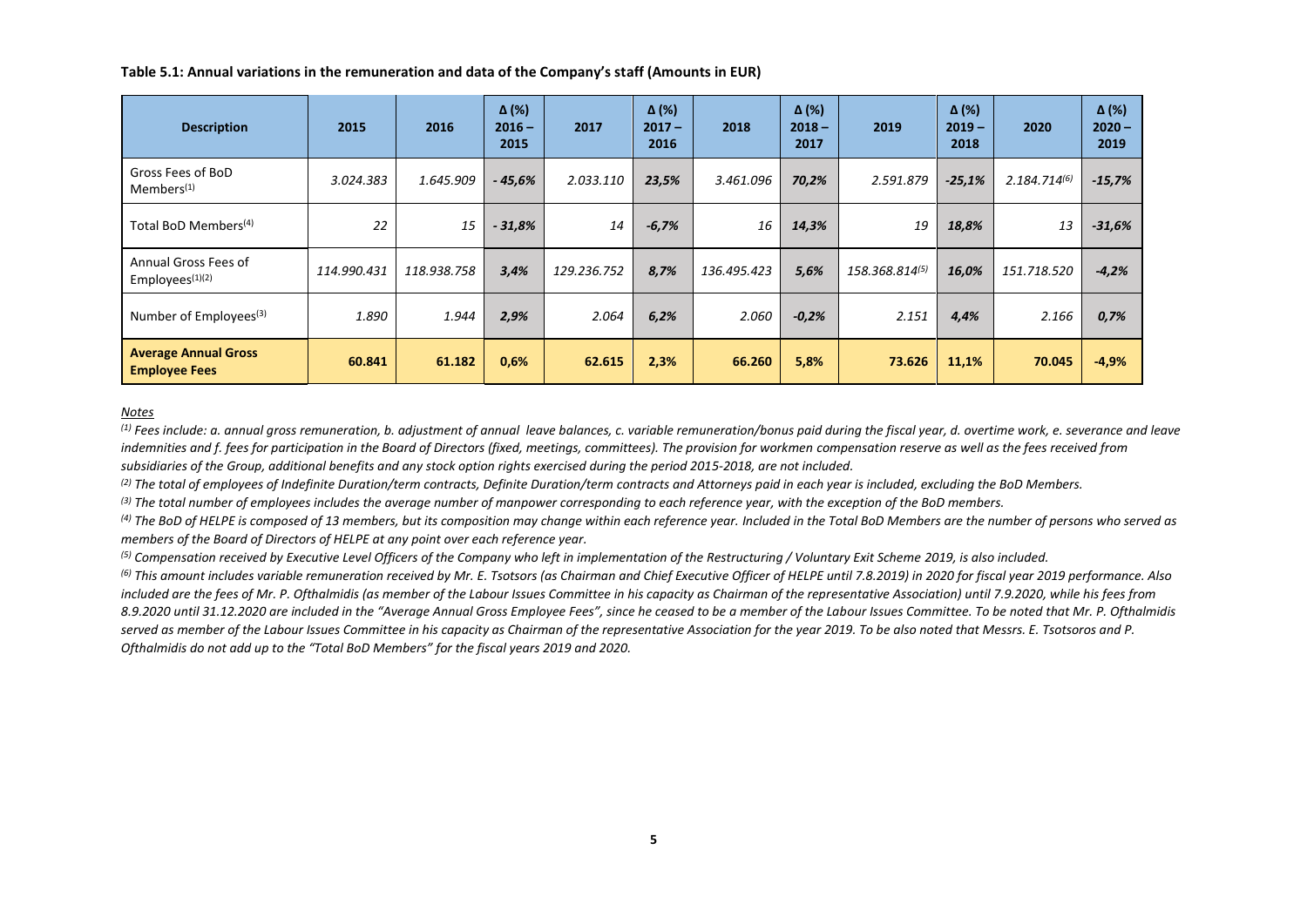## **Table 5.2: Financial Data of the Company and the of the HELPE Group (amounts in EUR millions)**

| <b>HELPE S.A.</b>                   | 2015  | 2016  | 2017  | 2018  | 2019  | 2020  |
|-------------------------------------|-------|-------|-------|-------|-------|-------|
| <b>Sales</b>                        | 6.584 | 5.992 | 7.234 | 8.968 | 8.024 | 5.115 |
| <b>Comparable EBITDA</b>            | 630   | 612   | 710   | 623   | 420   | 235   |
| <b>Comparable Profits after tax</b> | 248   | 248   | 326   | 528   | 315   | 29    |

| <b>HELPE Group</b>                  | 2015  | 2016  | 2017  | 2018  | 2019  | 2020  |
|-------------------------------------|-------|-------|-------|-------|-------|-------|
| <b>Sales</b>                        | 7.303 | 6.613 | 7.995 | 9.769 | 8.857 | 5.782 |
| <b>Comparable EBITDA</b>            | 758   | 731   | 834   | 730   | 572   | 333   |
| <b>Comparable Profits after tax</b> | 268   | 265   | 372   | 296   | 185   | 5     |

# **6. Additional remuneration of any kind from a company belonging to the same Group**

Remuneration of any kind received by the BoD members of HELPE from subsidiary companies of the Group within 2020 are depicted in the relevant table of Annex A.

# **7. Number of shares and stock option rights for stocks that have been granted or offered to the persons subject to the Company's Remuneration Policy**

During the fiscal year 1.1.2020-31.12.2020, no shares or stock options were granted to the members of the Board of Directors.

# **8. Any option rights exercised in the framework of stock option programs of the Company**

No such case exists.

# **9. Information regarding the exercise of the option of revocation of variable remuneration**

No such case exists.

## **10. Information regarding potential deviations from the application of the Remuneration Policy**

All remuneration received by the members of the Board of Directors complies with the approved Remuneration Policy and the applicable legislation.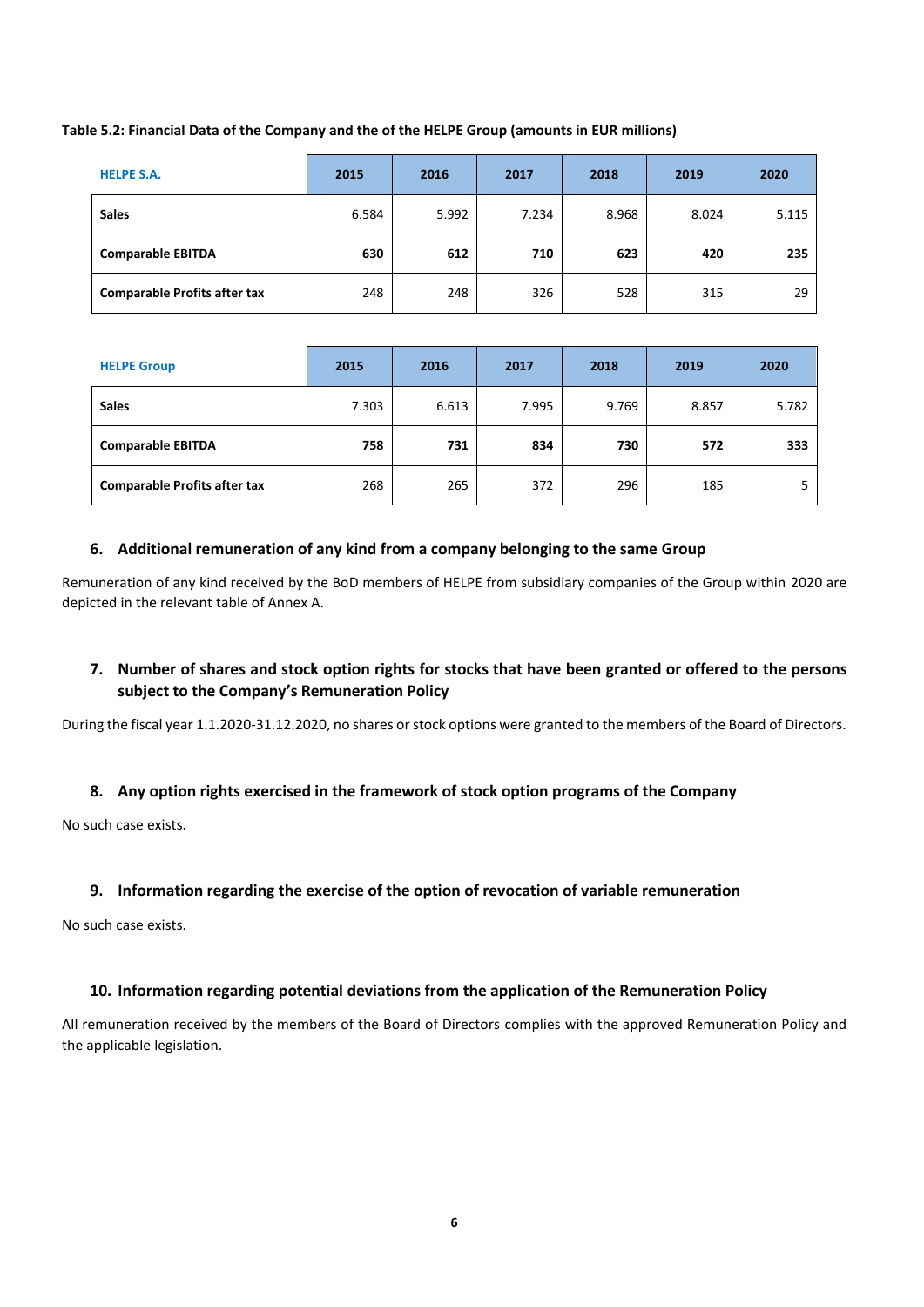## **11. Approval and Disclosure of the Remuneration Report**

According to art. 112 para. 3 of L. 4548/2018, the Remuneration Report shall be submitted for discussion to the Ordinary General Meeting of shareholders, as an item of the agenda. The shareholders' vote on the Remuneration Report is advisory. For the purposes of the last part of paragraph 3 of article 112 of L.4538/2018, it is noted that the Remuneration Report concerning the fiscal year 2019 was discussed at the Annual Ordinary General Meeting of Shareholders of the Company dated 24 June 2020, which was attended by shareholders representing 86.08% of the Company's share capital, while the percentage of votes "IN FAVOUR" amounted to 98,88% of the attending shareholders.

According to art. 112 para. 4 of Law 4548/18, this Remuneration Report along with the date and results of the advisory vote of the General Meeting shall be subject to disclosure formalities and shall remain available on the Company's website at least for the period provided for in the abovementioned provision. The Remuneration Report does not include specific categories of personal data within the meaning of Article 9(1) of the Regulation (EU) 2016/679 of the European Parliament and Council (L 119/1) or personal data relating to the marital status of the members of the Company's Board of Directors.

The Company shall process personal data of the members of the Board of Directors included in the Remuneration Report pursuant to Article 112 for the purposes of increasing corporate transparency with regards to the Remuneration of the members of the Board of Directors, with a view to enhancing the accountability of members and the supervision of shareholders on such remuneration. Subject to any longer publicity period provided by specific provisions, the Company does not publicly disclose personal data included in the Remuneration Report for longer than ten (10) years from the publication of this Remuneration Report. According to Art. 112 para. 6 of the abovementioned Law, the members of the Board of Directors have ensured that the Remuneration Report has been prepared and is to be published in accordance with the requirements of the provisions of this Article.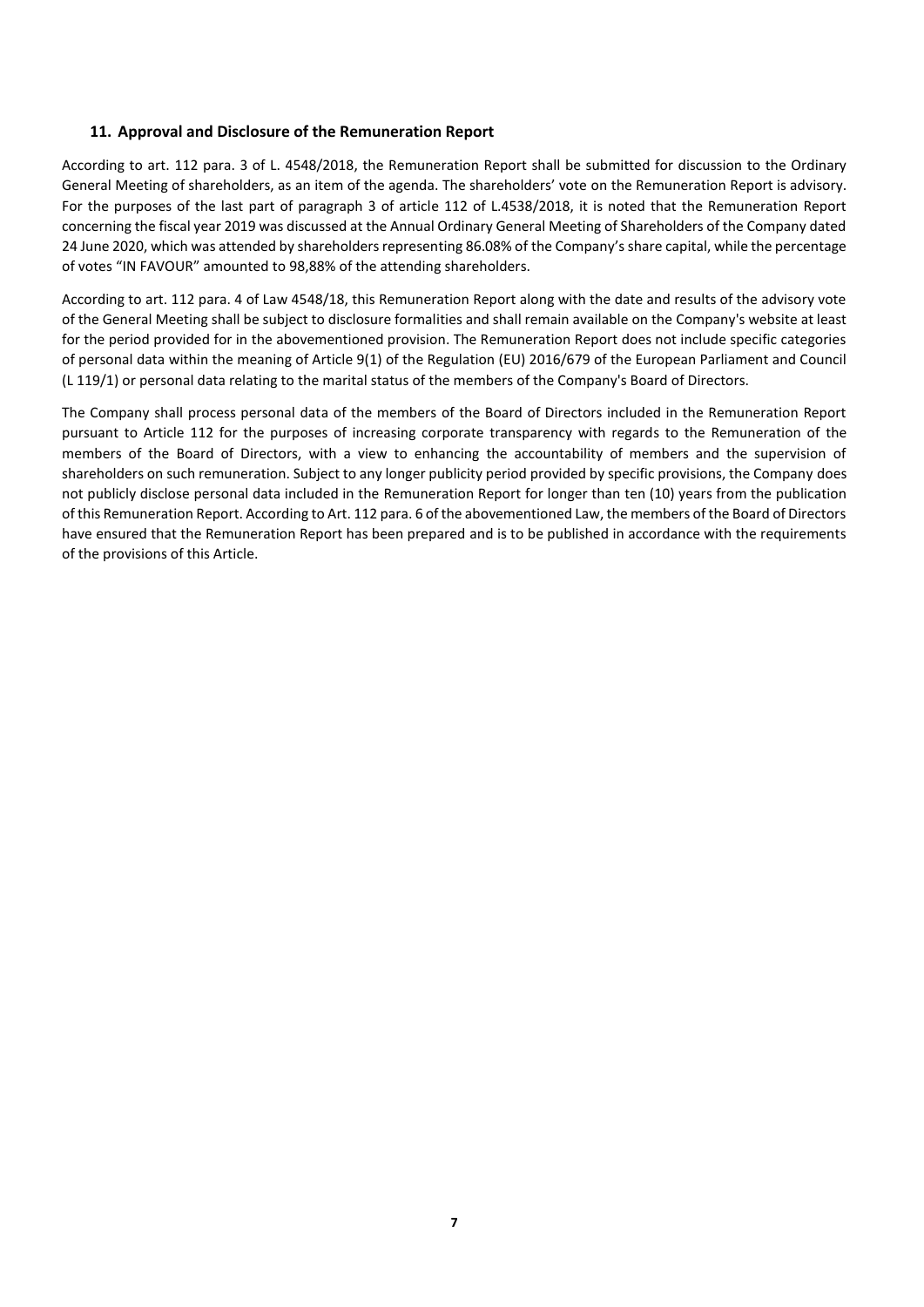| <b>Full Name</b>                            | Capacity                                                                                                                                           | <b>Fixed Remuneration Components from the Company</b>                                            |                                                                                   |                                                                                                      |                                                                         |                                                                            | %                                                                      |                                                                    | %                                                                     |                                                                        |                                  |                                               |
|---------------------------------------------|----------------------------------------------------------------------------------------------------------------------------------------------------|--------------------------------------------------------------------------------------------------|-----------------------------------------------------------------------------------|------------------------------------------------------------------------------------------------------|-------------------------------------------------------------------------|----------------------------------------------------------------------------|------------------------------------------------------------------------|--------------------------------------------------------------------|-----------------------------------------------------------------------|------------------------------------------------------------------------|----------------------------------|-----------------------------------------------|
|                                             |                                                                                                                                                    | <b>Fixed</b><br>Remuneratio<br>n (due to<br>employment<br>contract or<br>agency<br>contract) (1) | <b>Annual</b><br>Remunerat<br>ion as BoD<br>member<br>(fixed &<br>per<br>meeting) | <b>Annual</b><br>Remuneratio<br>n as member<br>of BoD<br><b>Committee</b><br>(fixed & per<br>meeting | % Fixed<br>Remuner<br>ation<br>over<br><b>Total</b><br>Remuner<br>ation | <b>Additional</b><br><b>Benefits</b><br>from the<br>Company <sup>(2)</sup> | <b>Additional</b><br><b>Benefits</b><br>over Total<br>Remunerat<br>ion | Variable<br>Remunerat<br>ion from<br>the<br>Company <sup>(3)</sup> | Variable<br>Remunerat<br>ion over<br><b>Total</b><br>Remunerat<br>ion | <b>Remuneratio</b><br>n from<br>Subsidiary<br>Companies <sup>(4)</sup> | <b>Total</b><br>Remunerat<br>ion | <b>Net</b><br>Remunerat<br>ion <sup>(5)</sup> |
| <b>Ioannis</b><br>Papathanasiou             | Chairman of the Board,<br>Non-Executive Director                                                                                                   | 280.000                                                                                          | 34.800                                                                            |                                                                                                      | 94,47%                                                                  | 18.421                                                                     | 5,53%                                                                  |                                                                    |                                                                       |                                                                        | 333.221                          | 151.545                                       |
| <b>Andreas Shiamishis</b>                   | Chief Executive Officer.<br><b>Executive Director</b><br>Top-ranking executive of<br>the company since<br>$2003^{(6)}$                             | 421.606                                                                                          | 34.800                                                                            |                                                                                                      | 69,00%                                                                  | 48.824                                                                     | 7,38%                                                                  | 139.427                                                            | 21,08%                                                                | $16.800^{(7)}$                                                         | 661.457                          | 281.286                                       |
| Georgios<br><b>Alexopoulos</b>              | Executive Director,<br><b>Group Strategic Planning</b><br>& New Activities General<br>Manager, Top-ranking<br>executive of the Group<br>since 2006 | 322.122                                                                                          | 34.800                                                                            | 9.000                                                                                                | 74,04%                                                                  | 37.525                                                                     | 7,59%                                                                  | 73.967                                                             | 14,97%                                                                | $16.800^{(7)}$                                                         | 494.214                          | 190.714                                       |
| <b>Theodoros-Achilleas</b><br><b>Vardas</b> | Non-Executive Director                                                                                                                             |                                                                                                  | 34.800                                                                            | 13.500                                                                                               | 73,39%                                                                  | 2.273                                                                      | 3,45%                                                                  |                                                                    |                                                                       | $15.240^{(7)}$                                                         | 65.813                           | 41.512                                        |
| <b>Michail Kefalogiannis</b>                | Non-Executive Director                                                                                                                             |                                                                                                  | 34.800                                                                            | 14.500                                                                                               | 97,86%                                                                  | 1.077                                                                      | 2,14%                                                                  |                                                                    |                                                                       |                                                                        | 50.377                           | 30.705                                        |

**Annex A: Table of Remuneration and Additional Benefits of Members of the HELPE Board of Directors that were paid during the fiscal year 1.1.2020-31.12.2020**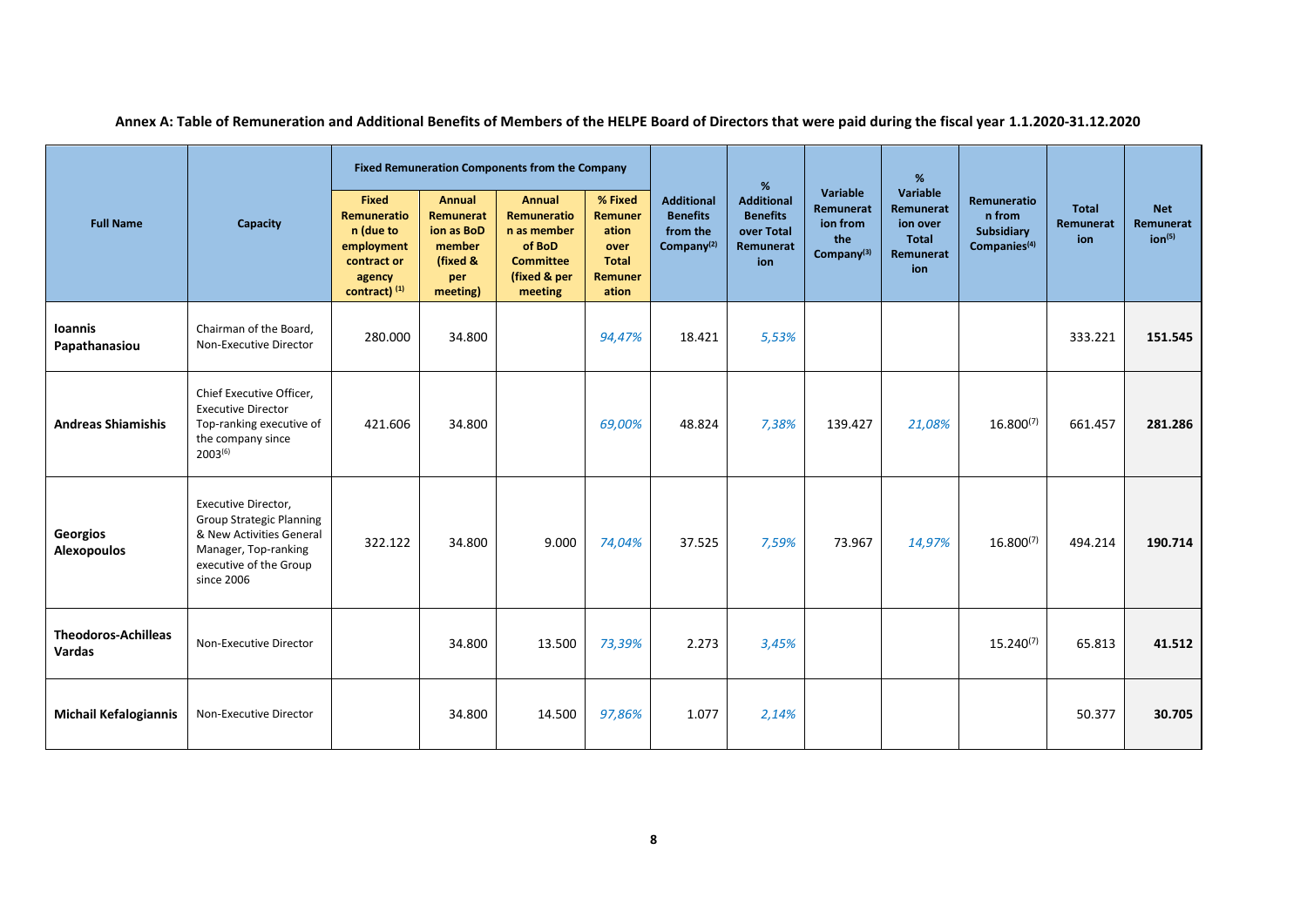| <b>Full Name</b>                 | Capacity                                                                                                                                                                                                                                                                            | <b>Fixed Remuneration Components from the Company</b>                                            |                                                                                   |                                                                                                      |                                                                         |                                                                            | %                                                                      |                                                                    | $\%$                                                           |                                                                 |                                  |                                               |
|----------------------------------|-------------------------------------------------------------------------------------------------------------------------------------------------------------------------------------------------------------------------------------------------------------------------------------|--------------------------------------------------------------------------------------------------|-----------------------------------------------------------------------------------|------------------------------------------------------------------------------------------------------|-------------------------------------------------------------------------|----------------------------------------------------------------------------|------------------------------------------------------------------------|--------------------------------------------------------------------|----------------------------------------------------------------|-----------------------------------------------------------------|----------------------------------|-----------------------------------------------|
|                                  |                                                                                                                                                                                                                                                                                     | <b>Fixed</b><br>Remuneratio<br>n (due to<br>employment<br>contract or<br>agency<br>contract) (1) | <b>Annual</b><br>Remunerat<br>ion as BoD<br>member<br>(fixed &<br>per<br>meeting) | <b>Annual</b><br>Remuneratio<br>n as member<br>of BoD<br><b>Committee</b><br>(fixed & per<br>meeting | % Fixed<br>Remuner<br>ation<br>over<br><b>Total</b><br>Remuner<br>ation | <b>Additional</b><br><b>Benefits</b><br>from the<br>Company <sup>(2)</sup> | <b>Additional</b><br><b>Benefits</b><br>over Total<br>Remunerat<br>ion | Variable<br>Remunerat<br>ion from<br>the<br>Company <sup>(3)</sup> | Variable<br>Remunerat<br>ion over<br>Total<br>Remunerat<br>ion | Remuneratio<br>n from<br>Subsidiary<br>Companies <sup>(4)</sup> | <b>Total</b><br>Remunerat<br>ion | <b>Net</b><br>Remunerat<br>ion <sup>(5)</sup> |
| <b>Alexandros Metaxas</b>        | Non-Executive Director                                                                                                                                                                                                                                                              |                                                                                                  | 34.800                                                                            | 6.000                                                                                                | 100,00<br>%                                                             |                                                                            | 0,00%                                                                  |                                                                    |                                                                |                                                                 | 40.800                           | 26.740                                        |
| <b>Iordanis Aivazis</b>          | Non-Executive Director.                                                                                                                                                                                                                                                             |                                                                                                  | 34.800                                                                            | 29.500                                                                                               | 98,72%                                                                  | 835                                                                        | 1,28%                                                                  |                                                                    |                                                                |                                                                 | 65.135                           | 36.799                                        |
| Loukas Papazoglou                | Non-Executive Director                                                                                                                                                                                                                                                              |                                                                                                  | 34.800                                                                            | 14.500                                                                                               | 96,56%                                                                  | 1.755                                                                      | 3,44%                                                                  |                                                                    |                                                                |                                                                 | 51.055                           | 30.705                                        |
| <b>Alkiviades Psarras</b>        | Non-Executive Director                                                                                                                                                                                                                                                              |                                                                                                  | 34.800                                                                            | 15.000                                                                                               | 96,35%                                                                  | 1.885                                                                      | 3,65%                                                                  |                                                                    |                                                                |                                                                 | 51.685                           | 30.782                                        |
| Konstantinos<br>Papagiannopoulos | Non-Executive Director,<br>employee of the HELPE<br>Company and Employee<br>Representative at the<br>BoD. Also receives fees<br>for his participation in<br>the Labour Issues<br>Committee in his<br>capacity as Chairman of<br>the representative<br>Association since<br>8.9.2020 | 76.087                                                                                           | 34.800                                                                            | 1.883                                                                                                | 86,60%                                                                  | 17.444                                                                     | 13,40%                                                                 |                                                                    |                                                                |                                                                 | 130.214                          | 53.809                                        |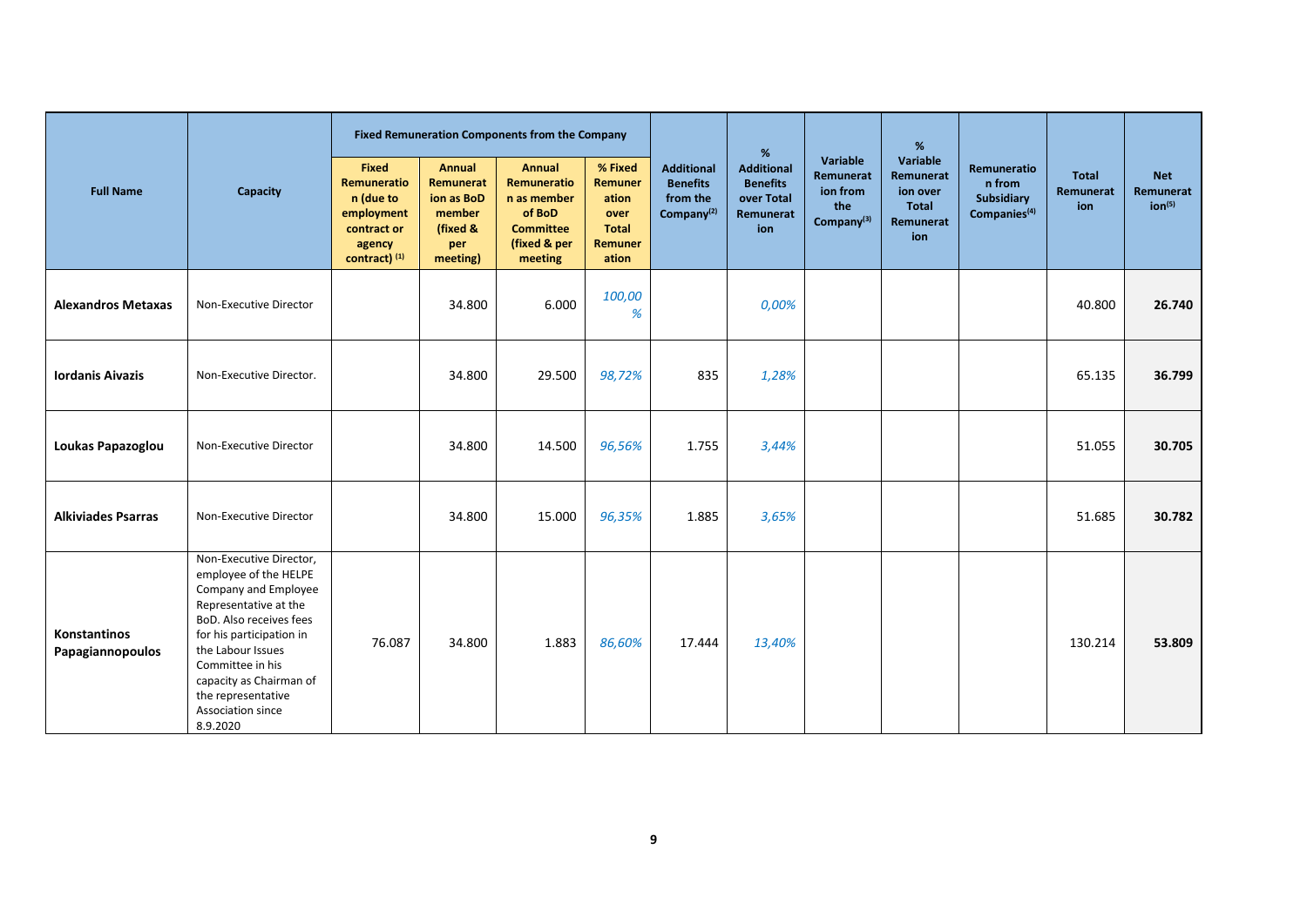| <b>Full Name</b>                        | Capacity                                                                                                                                                                                                                                                                       | <b>Fixed Remuneration Components from the Company</b>                                            |                                                                                   |                                                                                                      |                                                                         |                                                                            | %                                                                      |                                                                    | %                                                                     |                                                                 |                                  |                                               |
|-----------------------------------------|--------------------------------------------------------------------------------------------------------------------------------------------------------------------------------------------------------------------------------------------------------------------------------|--------------------------------------------------------------------------------------------------|-----------------------------------------------------------------------------------|------------------------------------------------------------------------------------------------------|-------------------------------------------------------------------------|----------------------------------------------------------------------------|------------------------------------------------------------------------|--------------------------------------------------------------------|-----------------------------------------------------------------------|-----------------------------------------------------------------|----------------------------------|-----------------------------------------------|
|                                         |                                                                                                                                                                                                                                                                                | <b>Fixed</b><br>Remuneratio<br>n (due to<br>employment<br>contract or<br>agency<br>contract) (1) | <b>Annual</b><br>Remunerat<br>ion as BoD<br>member<br>(fixed &<br>per<br>meeting) | <b>Annual</b><br>Remuneratio<br>n as member<br>of BoD<br><b>Committee</b><br>(fixed & per<br>meeting | % Fixed<br>Remuner<br>ation<br>over<br><b>Total</b><br>Remuner<br>ation | <b>Additional</b><br><b>Benefits</b><br>from the<br>Company <sup>(2)</sup> | <b>Additional</b><br><b>Benefits</b><br>over Total<br>Remunerat<br>ion | Variable<br>Remunerat<br>ion from<br>the<br>Company <sup>(3)</sup> | Variable<br>Remunerat<br>ion over<br><b>Total</b><br>Remunerat<br>ion | Remuneratio<br>n from<br>Subsidiary<br>Companies <sup>(4)</sup> | <b>Total</b><br>Remunerat<br>ion | <b>Net</b><br>Remunerat<br>ion <sup>(5)</sup> |
| Georgios<br>Papakonstantinou            | Non-Executive Director,<br>employee of the HELPE<br>Company and Employee<br>Representative at the<br>BoD.                                                                                                                                                                      | 98.667                                                                                           | 34.800                                                                            |                                                                                                      | 91,14%                                                                  | 12.981                                                                     | 8,86%                                                                  |                                                                    |                                                                       |                                                                 | 146.447                          | 61.845                                        |
| <b>Theodoros Pantalakis</b>             | Independent, Non-<br><b>Executive Director</b>                                                                                                                                                                                                                                 |                                                                                                  | 34.800                                                                            | 46.750                                                                                               | 97,60%                                                                  | 2.009                                                                      | 2,40%                                                                  |                                                                    |                                                                       |                                                                 | 83.559                           | 44.260                                        |
| <b>Spyridon Pantelias</b>               | Independent, Non-<br><b>Executive Director</b>                                                                                                                                                                                                                                 |                                                                                                  | 34.800                                                                            | 43.000                                                                                               | 97,90%                                                                  | 1.671                                                                      | 2,10%                                                                  |                                                                    |                                                                       |                                                                 | 79.471                           | 42.774                                        |
| <b>Eustathios Tsotsoros</b>             | Served as Chairman and<br>Chief Executive Officer<br>until 7.8.2019                                                                                                                                                                                                            |                                                                                                  |                                                                                   |                                                                                                      | 0,00%                                                                   |                                                                            | 0,00%                                                                  | 81.740                                                             | 100,00%                                                               |                                                                 | 81.740                           | 64.608                                        |
| <b>Panagiotis</b><br><b>Ofthalmidis</b> | An employee of the<br>Company, not a member<br>of the BoD, but receives<br>remuneration due to his<br>participation in the<br><b>Labour Issues Committee</b><br>in his capacity as<br>President of the<br>Representative<br><b>Association from</b><br>1.1.2020 until 7.9.2020 | 40.948(8)                                                                                        |                                                                                   | 4.117                                                                                                | 76,91%                                                                  | $13.527^{(8)}$                                                             | 23,09%                                                                 |                                                                    |                                                                       |                                                                 | 58.592                           | 24.438                                        |
| <b>Total</b>                            |                                                                                                                                                                                                                                                                                | 1.239.430                                                                                        | 452.400                                                                           | 197.750(9)                                                                                           | 78,94%                                                                  | 160.227                                                                    | 6,7%                                                                   | 295.134                                                            | 12,3%                                                                 | 48.840                                                          | 2.393.780                        | 1.112.522                                     |